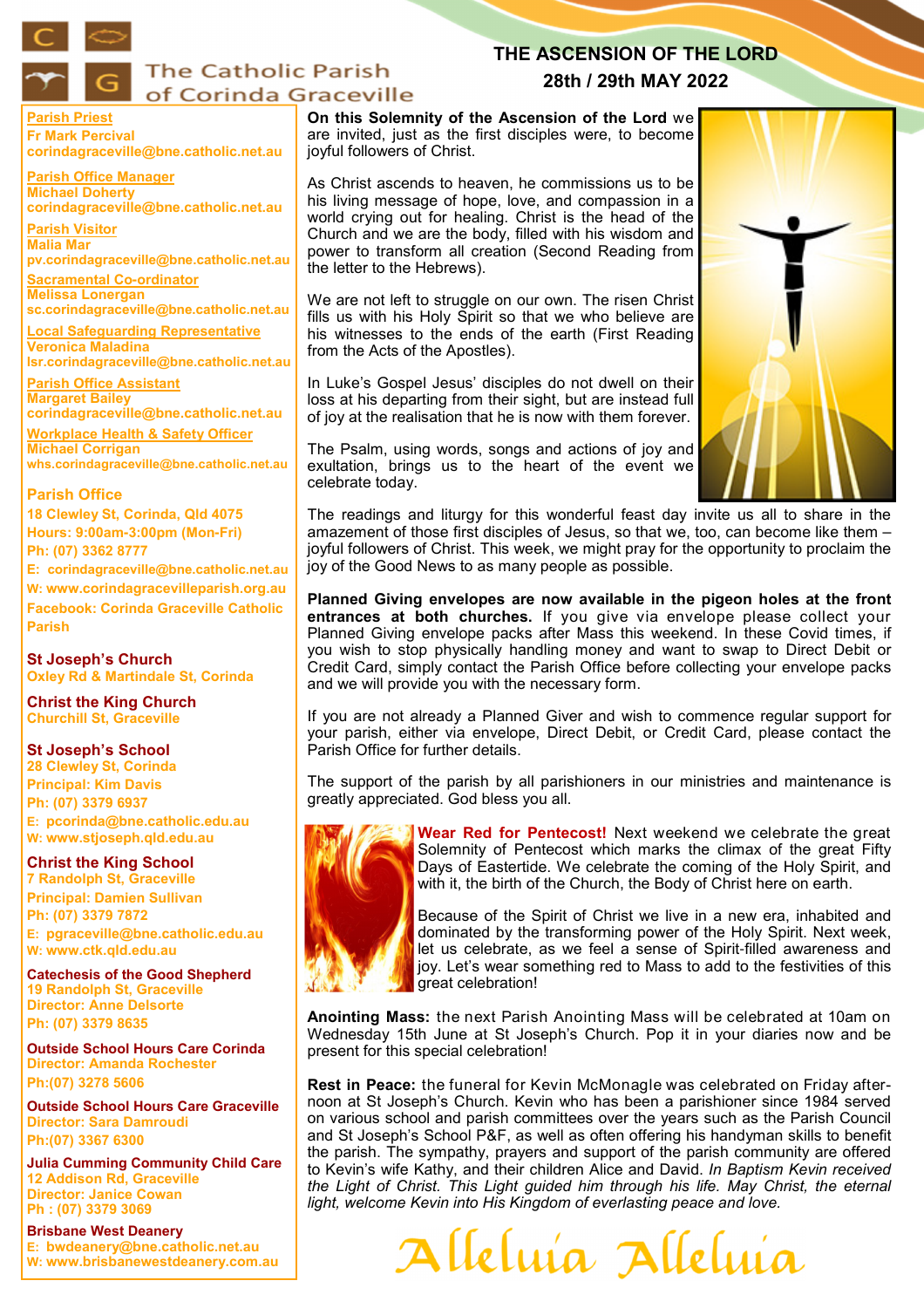## **Mary in the Month of May: The Visitation of the Blessed Virgin Mary:**

This feast celebrates the Virgin Mary's visit to her cousin Elizabeth, as told in the Gospel of Luke, and her example of faith in God's word and sensitivity to the Spirit.

The feast was introduced into the Franciscan calendar by St Bonaventure in the thirteenth century, and was extended in 1389 to the entire Latin Church to heal the divisions in the Western Church of the time.

The feast has been assigned to the last day of May, between the Solemnity of the Annunciation and the Birth of St John the Baptist, to conform more closely to the Gospel account.

> *Hail, Mary, full of grace, the Lord is with thee. Blessed art thou amongst women and blessed is the fruit of thy womb, Jesus. Holy Mary, Mother of God, pray for us sinners, now and at the hour of our death. Amen.*



**Last weekend we welcomed a number of children and families to our Parish as part of the Rite of Enrolment for Confirmation.** During the month of July these children and their families begin formal preparation for Confirmation which is due to be celebrated early September.

When they were Baptised, they were Baptised into the faith of the Church, symbolised in the Creed. We affirm our Baptismal unity and offer these children: *Ronan, Ivy, Allegra, Jack, Alyssa, Josephine, Arie, George, Nayra, Sienna D., Louis, Scarlett, Laura, Eva, Jordan, Francesca, Siena L., Juliette, Archie, Auguste, Patrick, Gabrielle, William, Aurelia, Isabella, Isabelle, Joseph, Harriet, Olivia, Miru, Cain, Willow, Winston, Rainier, Milano, Romeo, Ashton, Connor, Max, Arthur* and their families support in faith as they live out their Baptismal promises.



I believe in God, the Father almighty, Creator of heaven and earth, and in Jesus Christ, his only Son, our Lord, who was conceived by the Holy Spirit, born of the Virgin Mary, suffered under Pontius Pilate. was crucified, died and was buried; he descended into hell; on the third day he rose again from the dead; he ascended into heaven, and is seated at the right hand of God the Father almighty, from there he will come to judge the living and the dead. I believe in the Holy Spirit, the holy catholic Church, the communion of saints, the forgiveness of sins, the resurrection of the body, and the life everlasting. Amen.

### **PRAYER of the PEOPLE of CORINDA GRACEVILLE CATHOLIC PARISH**

Good Shepherd, be with us as we make our way in these days by faith. Guide and shape us so that our minds and hearts resemble yours, so that you come to reign as the Lord and King of our lives. Help us to hear and welcome the Good News of your loving kindness and mercy, renewing us in the grace of Christ. Fill us with the Holy Spirit so that we can joyfully live and share your light. Protect us, forgive us and like St. Joseph help us to discern and do the will of our Loving God and Father. Amen.

Mary, Mother of Our Lord and of the Church. Pray for us. St. Joseph, husband, father and worker. Pray for us. St. Mary of the Cross, MacKillop, woman of courage and hope. Pray for us.

### **A request from our St Vincent de Paul Conference**

Dear Parishioners of Corinda-Graceville, St Vincent De Paul Western District will not be able to collect/ deliver used furniture for the rest of this year, due to Covid and lack of volunteers.

It now falls to local conferences to assist companions with furniture needs, especially for homeless, flood victims, domestic violence or refugee families moving into unfurnished accommodation.

Our Corinda Graceville SVDP conference is seeking your help. If you have any spare furniture such as beds (single, double, queen), dining tables and chairs, lounge suites, chest of drawers, coffee tables etc that you don't need and would like to donate, can you please contact us. We will compile a furniture donation list for pick up/storage in short term or at a future date if needed.

Please contact Peter Duffy (SVDP Corinda Graceville Conference) on 0418 796 965 or email pbduffy54@gmail.com

Thankyou on behalf of the companions we visit.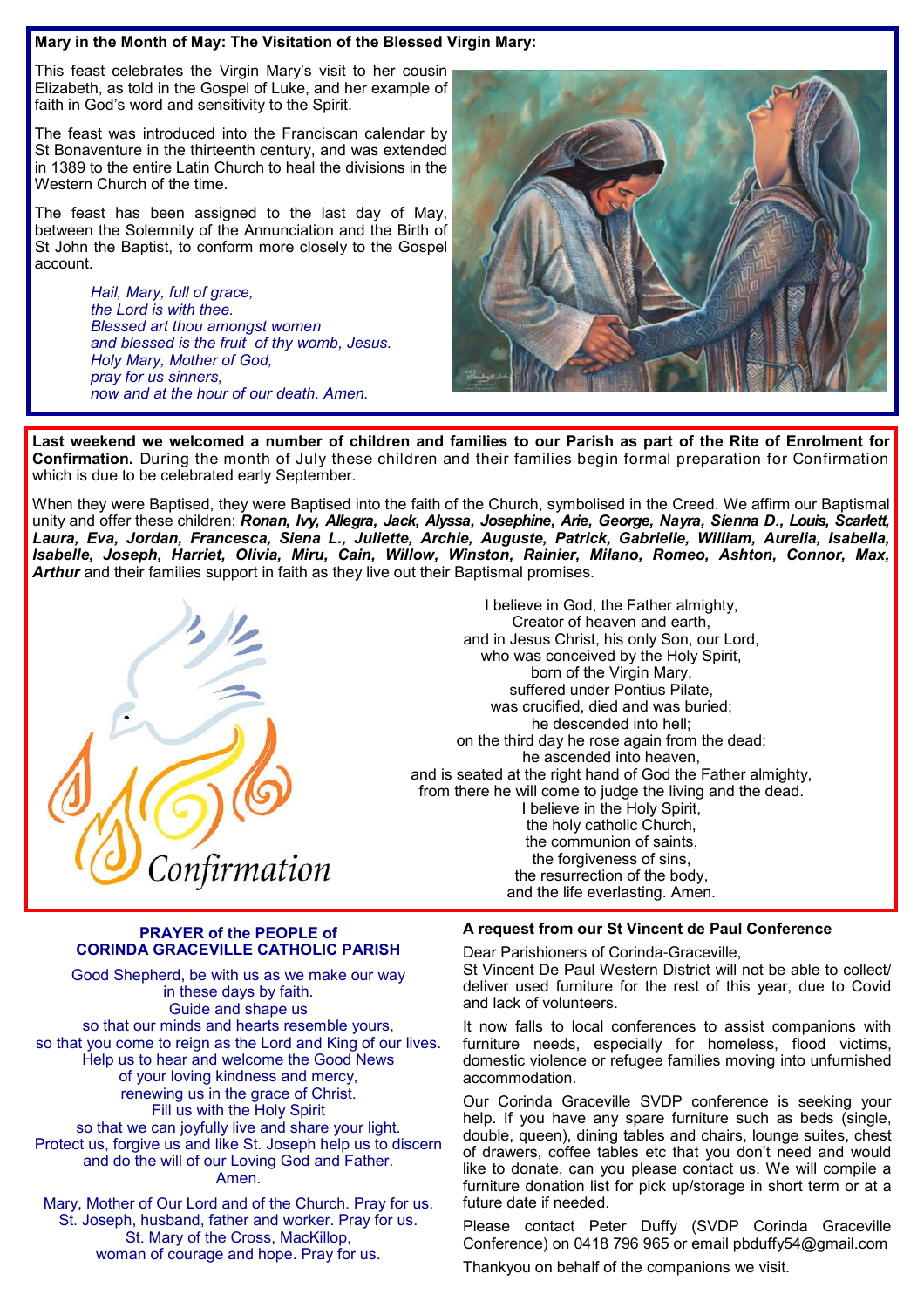**Welcome to the Parish Choir:** who help us celebrate the Ascension joyfully with song at the 5.30pm Saturday evening Mass this weekend.

**Children's Liturgy of the Word:** at the 9.30am Mass today Sunday 29th May at Christ the King Church. Then next week at the 8am Mass on Sunday 5th June at St Joseph's. This will conclude Children's Liturgy of the Word for Term Two due to the Christ the King School Sponsored Mass on 12th June and the First Holy Communion Masses on 19th June.

**Parish Pastoral Council Meeting:** 7.00pm on Thursday 2nd June at the Parish Office.

**Parish Choir practice:** Thursday night 2nd June at 7.00pm. Please note the new starting time of 7pm for all choir rehearsals. The choir will next be singing at the 5.30pm Mass for Feast of Corpus Christi. New members always welcome.

**St Vincent de Paul:** meets 8am Friday 3rd June 2022 at the Parish Office.

**Youth Group:** for high school aged youth on Friday 3rd June from 6.30pm to 8.30pm, starting with a light meal, in St Joseph's Hall Corinda. Youth group is held every Friday evening of the school term. Thanks to the Mums and Dads who provide dinner for our youth gatherings!

**Liturgy Team Meeting:** 10.00am Saturday 4th June at the Parish Office. If you are interested in Liturgy and would like to help at times like Easter and Christmas, please come along and join the team.

**St Joseph's School Sponsored Mass:** will be celebrated at the 5.30pm Mass on Saturday 4th June. The school community will join with the parish community to celebrate Pentecost (the birthday of the Church) together. Please wear something red if you are able to.

# **Christ the King School Market Day (mini fete): Sunday 5th June starting at 10.30am:** please come along and join in the fun, have morning tea or lunch, take home some goodies and support our wonderful Christ the King School community.

**The new stained glass window of St Joseph:** will be dedicated at the 8am Mass on Sunday 12th June at St Joseph's Church Corinda. Morning tea will be served after Mass. All welcome.

**Christ the King School Sponsored Mass:** will be celebrated at the 9.30am Mass on Sunday 12th June. The school community will join with the parish community to celebrate Trinity Sunday together.

**Anointing Mass:** 10am on Wednesday 15th June at St Joseph's Church.

**Parish Pastoral Council Meeting:** 7.00pm on Thursday 16th June at the Parish Office.

**Cathedral Seminar Series: What implications does our faith have for how we live today?** Deacon Peter Pellicaan will explore what it means to be 'People of the Spirit' and Shane Dwyer explore what it means to be 'People of the Eucharist'. Thursday 30th June 7pm-8:30pm the Hanly Room, Francis Rush Centre (beside St Stephen's Cathedral). \$10 per person (in person or online) Register now at https://app.tickets.org.au/eb/CathedralSeminar-June.

**Walking in the Spirit:** The People of God are invited to make a prayerful journey towards the Second Assembly of the Plenary Council through the *Walking in the Spirit* prayer campaign. Running until the Second Assembly, which opens on Sunday, July 3, this campaign has resources that have been created for individuals, families, schools, parishes and other Catholic communities. Find out more at www.plenarycouncil.catholic.org.au/walkinginthespirit/

**Daily Gospel Reflections:** Stay centred in your faith with this daily series of theological reflections on the Gospel of the day. Sign up to receive a one page reflection each week day in your inbox. Sign up at https://evangelisationbrisbane.org.au/daily-reflections/

*We pray for the good health, strength and healing of:* Ron Atkins, Mona Lissa Buckley, Alan Carr, Bridie Carr, Beryl Clark, George Cole, June Denham, Ian Douglas Coles, Maureen Doherty, Nash Giles, Carla Gill, Maureen Gleeson, Bob Healy, Myrna Healy, Clare Hickey, Ned Hiller, Mark Inmon, Anthony Leo, Gordon McCormack, Neil McCormack, Kevin McErlean, Jack McLaughlin, Colin McLeod, Geraldine McLeod, Maureen McNamara, Margaret Mealey, Damien Mollard, Julene Montgomery, Adam Morrison, Monica Morrison, Jan O'Donoghue, Jimmy O'Keefe, Taavi Orupold, Emma Parer, Genevieve Parer, Shelly Parer, Dawn Punter, Sr Bernadetta Robinson olsh, Mary Shand, Tony Stark, Sr Cyprian Thureson pbvm, Pauline Thureson, Fr Ho Tran SVD, Geoffrey Trenear, Thao Trinh, Paul Vickers, Rebecca Wallace, Nick Willemsen, Frank Zubeldia. We pray for all who are suffering from Covid19. *We remember and pray for all our parishioners living in aged care.* 

*May the recently deceased rest in peace:* Kevin McMonagle, Claire Moore, Joe Cavanagh, Patricia Garozzo, Michael Bathersby, Br Alan Moss cfc, John Davis, Maelisa Hartley and for all those who have died from Covid19

*We pray for those whose anniversaries occur about* this *time:* Elizabeth Maltet, Carolina & Carlo Botto, Roy Howard, June Egert, Sr Sarah O'Leary olsh, Dot Barker, Marjorie Crist, Bob Barns, Neal Kent, Peter Falzon, Wanda Warzywoda, Maurice Bredhauser, Minnie Kerry, Matthew Disiot, Maureen Kent, Maureen McLaughlin, Joyce Gray, Sr Louisa Fanton pbvm, Gregory Kaihea, Mary Hall



100% Australian owned and operated by the **Catholic Church**